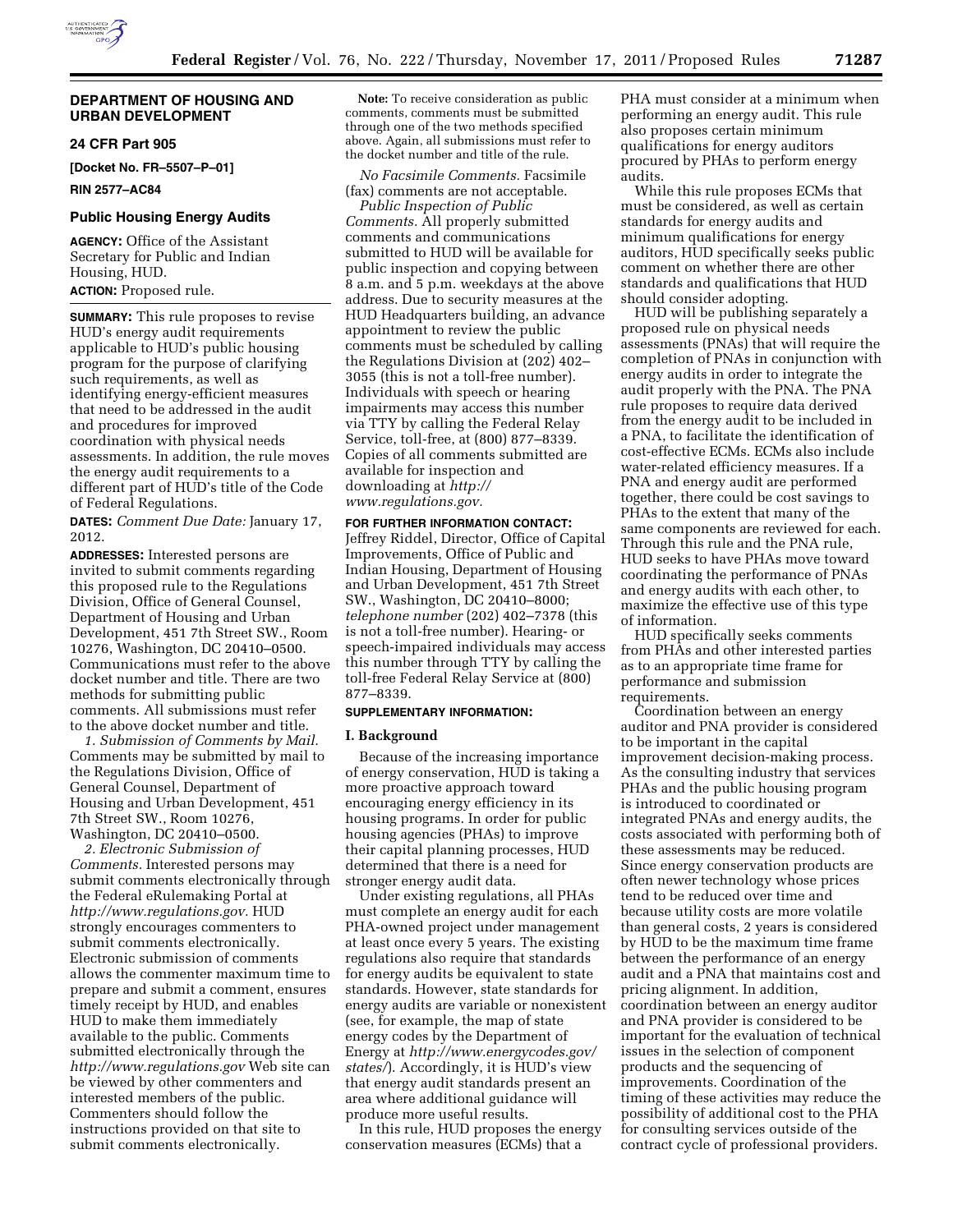HUD is interested in receiving feedback concerning the feasibility of requiring PHAs to coordinate the performance of energy audits and PNAs. HUD specifically invites comment on the potential benefits, feasibility, or challenges of preparing energy audits in conjunction with PNAs. HUD also specifically seeks public comment on how quickly energy audit information becomes obsolete for cost projection and strategic planning in a PNA.

## **II. This Proposed Rule**

#### *A. Overview of Changes*

This proposed rule moves the regulations pertaining to energy audit requirements, which are currently codified in 24 CFR 965.302, to 24 CFR 905.300(b)(10)–905.300(b)(15), and clarifies HUD's requirements for energy audits performed in conjunction with PNAs.

Also through this rule, HUD proposes to modify these regulations to:

(1) Define an energy audit, ECMs, and ''green'' measures.

(2) Establish content and submission requirements for an energy audit, and facilitate the integration of the energy audit with the PNA that PHAs are required to conduct every 5 years. While many states have not adopted auditing standards (see *[http://](http://www.energycodes.gov/states/) [www.energycodes.gov/states/](http://www.energycodes.gov/states/)*), the PHA would still be required to comply with standards adopted for their state, where applicable. HUD is not at this time prescribing a specific energy audit form, so long as the required data is collected, and so long as energy auditing systems and formats are available from a number of sources, including the Department of Energy, Building Performance Institute (BPI), and the Residential Energy Services Network (RESNET).

(3) Define Core ECMs that must be considered and require further evaluation of those ECMs that have the potential for cost-effective implementation. Core ECMs generally represent commonplace conservation measures that have demonstrated track records of reducing energy and water consumption in a cost-effective manner and that can be routinely evaluated by an energy auditor. This rule defines Core ECMs in broad categories. Examples within the categories include: Changes to the building envelope such as insulation; energy-efficient mechanical equipment; low-flow water devices and other water conservation measures; energy-efficient lighting systems, including compact fluorescent lighting and motion controls; and Energy Star-certified appliances. As technology advances over time, HUD

will provide further examples of ECMs in guidance.

(4) Recognize Advanced ECMs that may be addressed. PHAs are encouraged, but not required to consider Advanced ECMs, which represent alternative measures comprising advanced or experimental technology which, compared to the Core ECMs, can be more challenging to evaluate and implement. These are not alternatives that auditors would normally consider unless directed to do so, or unless there were local precedents that caused the measures to become commonly accepted local alternatives. Examples of Advanced ECMs include renewable energy technologies, such as solar and geothermal power, and green construction.

(5) Require that ECMs identified in the energy audit as cost-effective be organized into those with: Paybacks of 12 years or less, paybacks of greater than 12 and less than or equal to 20 years, and paybacks of more than 20 years. The 12-year and 20-year benchmarks correspond with the benchmarks for an Energy Performance Contract (EPC).

(6) Establish minimum qualifications for an energy auditor, and

(7) Provide for extension of the requirement to complete an initial energy audit in instances where industry capacity is a constraint.

This rule would not require PHAs to implement particular ECMs; however, the energy audit must provide PHAs with accurate information about ECMs for the PHAs to consider. It is HUD's position that when PHAs capture the cost-effectiveness data for ECMs, PHAs will implement the measures more frequently.

The proposed rule would require payback analysis for Core ECMs. Current guidance for a payback analysis is contained in the HUD publication ''Energy Conservation for Housing—A Workbook,'' dated September, 1998 (available at *[http://portal.hud.gov/](http://portal.hud.gov/hudportal/HUD?src=/program_offices/public_indian_housing/programs/ph/phecc/resources)  [hudportal/HUD?src=/program](http://portal.hud.gov/hudportal/HUD?src=/program_offices/public_indian_housing/programs/ph/phecc/resources)*\_*offices/ public*\_*indian*\_*[housing/programs/ph/](http://portal.hud.gov/hudportal/HUD?src=/program_offices/public_indian_housing/programs/ph/phecc/resources)  [phecc/resources](http://portal.hud.gov/hudportal/HUD?src=/program_offices/public_indian_housing/programs/ph/phecc/resources)*), and this proposed rule would clarify and modify that guidance. The payback analysis in the proposed rule would recognize that for a replacement component, the incremental cost of a more efficient component should be used to determine cost-effectiveness. For example, if an Energy Star appliance costs \$100 more than a standard appliance with the same estimated life and the component has to be replaced, in order for the Energy Star appliance to be cost-effective, it must cost \$100 less to operate than the standard component over the designated payback period.

The result of a payback analysis would be considered in the context of this rule as a threshold for further evaluation of an ECM. A more detailed cost analysis may be conducted that includes complete lifecycle cost analysis; however, the baseline audit requires only that those lifecycle costs be generally identified, not that they be subjected to detailed cost analysis.

The proposed rule would not prevent PHAs from pursuing more advanced utility conservation and green measures, at their option. In making the distinction between Core ECMs and Advanced ECMs, HUD is recognizing extensive opportunities in public housing for simple cost-effective energy conservation improvements, while acknowledging that more advanced work may be possible in certain circumstances. The engineering and implementation costs of advanced technologies often make them impractical outside of the context of a comprehensive redevelopment, remodeling, or incentivized program, such as an EPC or targeted grant program. HUD's view is that it is preferable to concentrate limited funding on improvements that have been proven to be generally costeffective and broadly available to PHAs. PHAs have different priorities and local requirements with respect to utility conservation and green improvements. Many improvements, while not providing monetary cost effectiveness, provide benefits in the form of an improved living environment for residents or a contribution to broader societal environmental goals. HUD recognizes those benefits, and encourages PHAs to consider a wide variety of measures. HUD's Office of Healthy Homes and Lead Hazard Control and the Environmental Protection Agency's Indoor Air Quality Standards, as well as Office of Public and Indian Housing (PIH) notices on green building, are useful resources for a PHA that is considering a program of green improvements.

While it is HUD's position that the performance of the energy audit at the same time as the PNA would be more efficient for PHAs, particularly in circumstances where a single provider can perform both services, HUD also recognizes that circumstances may not allow a PHA to perform both services together. Accordingly, this rule does not require the performance of the energy audit simultaneously with the PNA. HUD recognizes circumstances where an energy audit would be performed outside the 5-year cycle, such as an energy audit performed in relation to an EPC or another development project, or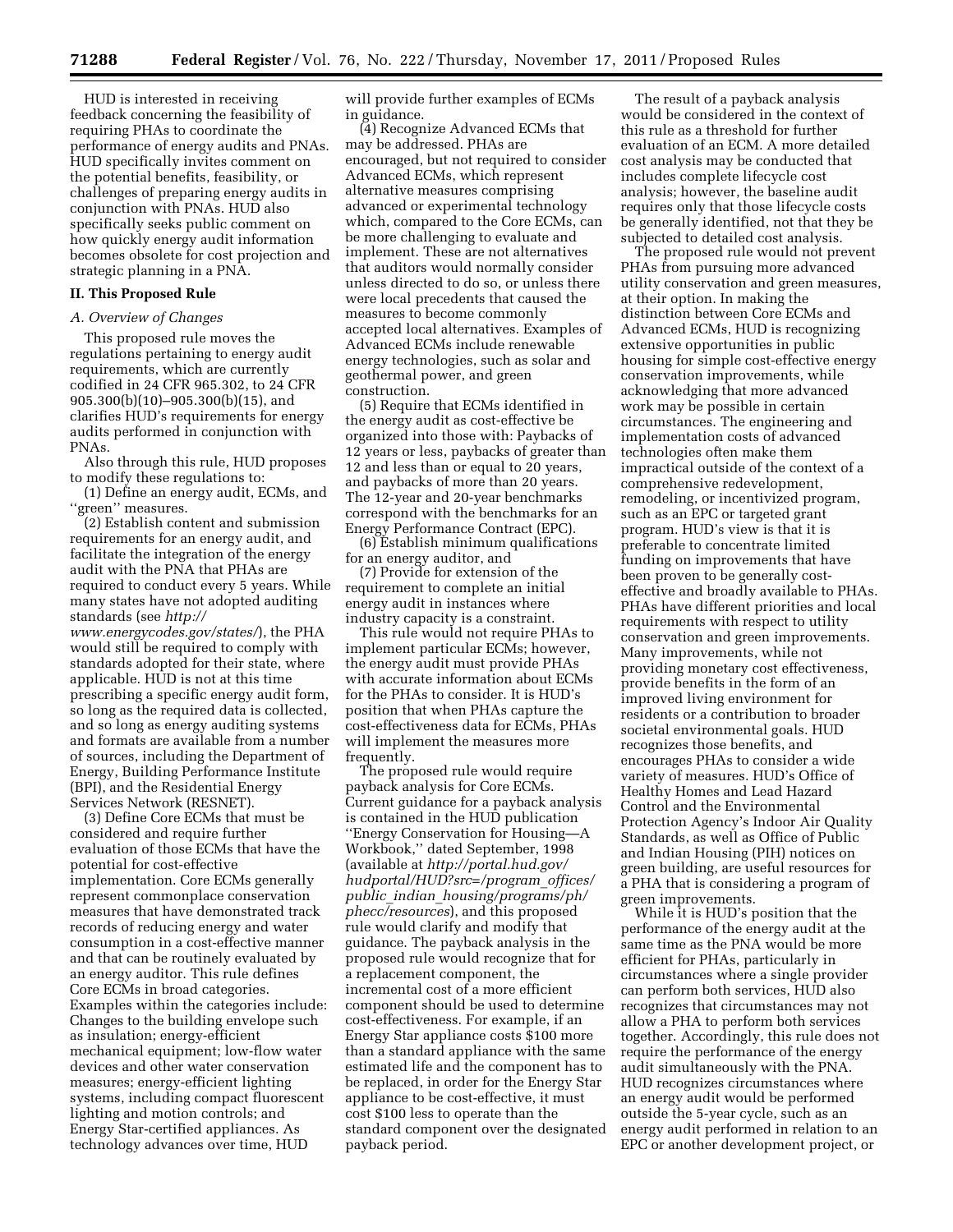to meet another HUD requirement. As in the case of a PNA, the first energy audit under the new final rule resulting from this proposed rule is likely to be the most costly and require the most intensive effort, with subsequent updates benefitting from the information collected in prior audits. HUD also recognizes that the capacity of the energy auditing industry might be limited in some areas, and allows for a delay in the performance of the audit in cases where local shortages in these professional services exist.

The rule does not propose to require an investment grade energy audit such as one that might be prepared for an energy performance contract or in order to evaluate a financial transaction. HUD is especially interested in receiving comments about appropriate energy audit requirements, as well as

certification requirements and professional standards for energy auditors. HUD is interested in hearing from both the energy auditing industry and entities that have experience managing a real estate portfolio and have integrated energy audits into their planning process. HUD is also interested in receiving comments about any multiple purposes for which portfolio managers have used energy audits. HUD also invites comments about the proposed categories of ECMs that should be addressed in an energy audit, and conservation measures that are appropriate for use on a nationwide basis. HUD further invites comments from public housing and other interested parties on the needed capacity for performing integrated energy audits and PNAs.

#### **III. Findings and Certifications**

#### *Paperwork Reduction Act*

The information collection requirements contained in this proposed rule have been submitted to the Office of Management and Budget (OMB) under the Paperwork Reduction Act of 1995 (44 U.S.C. 3501–3520). In accordance with the Paperwork Reduction Act, an agency may not conduct or sponsor, and a person is not required to respond to, a collection of information, unless the collection displays a currently valid OMB control number.

The burden of the information collections in this proposed rule is estimated as follows:

Reporting and Recordkeeping Burden:

| Section reference                                             | Number of<br>respondents | Number of<br>responses per<br>respondent | <b>Fstimated</b><br>average time<br>for require-<br>ment (in<br>hours) | Estimated<br>annual burden<br>(in hours) |
|---------------------------------------------------------------|--------------------------|------------------------------------------|------------------------------------------------------------------------|------------------------------------------|
| $905.300(b)(10)^{1}$                                          | 620<br>620<br>62         |                                          | 65<br>25<br>45                                                         | 40.300<br>15.500<br>2.790                |
| $900.300(b)(15)^4$                                            | 62                       |                                          | 45                                                                     | 2.790                                    |
| Total Burden from Previous Rule (24 CFR 965.302) <sup>5</sup> |                          | <br>                                     |                                                                        | 61,380<br>29.440                         |
| Total additional burden as a result of this rule              |                          |                                          |                                                                        | 31.940                                   |

In accordance with 5 CFR  $1320.8(d)(1)$ , HUD is soliciting comments from members of the public and affected agencies concerning this collection of information to:

(1) Evaluate whether the proposed collection of information is necessary for the proper performance of the functions of the agency, including whether the information will have practical utility;

(2) Evaluate the accuracy of the agency's estimate of the burden of the proposed collection of information;

(3) Enhance the quality, utility, and clarity of the information to be collected; and

(4) Minimize the burden of the collection of information on those who are to respond, including through the use of appropriate automated collection techniques or other forms of information technology; *e.g.,* permittingelectronic submission of responses.

Interested persons are invited to submit comments regarding the information collection requirements in this rule. Under the provisions of 5 CFR part 1320, OMB is required to make a decision concerning this collection of information between 30 and 60 days after today's publication date. Therefore, a comment on the information collection requirements is best assured of having its full effect if OMB receives the comment within 30 days of today's publication. This time frame does not affect the deadline for comments to the agency on the proposed rule, however. Comments must refer to the proposal by name and docket number (FR–5361) and must be sent to:

HUD Desk Officer, Office of Management and Budget, New Executive Office Building, Washington, DC 20503, *Fax number:*  (202) 395–6947, and

Collette Pollard, Reports Liaison Officer, Department of Housing and Urban Development, 451 7th Street, SW., Room 4160, Washington, DC 20410.

Interested persons may submit comments regarding the information collection requirements electronically through the Federal eRulemaking Portal at *[http://www.regulations.gov.](http://www.regulations.gov)* HUD strongly encourages commenters to submit comments electronically. Electronic submission of comments allows the commenter maximum time to prepare and submit a comment, ensures timely receipt by HUD, and enables HUD to make them immediately available to the public. Comments submitted electronically through the *<http://www.regulations.gov>* Web site can be viewed by other commenters and interested members of the public. Commenters should follow the instructions provided on that site to submit comments electronically.

## *Regulatory Planning and Review*

OMB reviewed this proposed rule under Executive Order 12866 (entitled ''Regulatory Planning and Review''). This rule was determined to be a

<sup>&</sup>lt;sup>1</sup> Burden of energy audit performed once every 5 years for each of 3,200 PHAs, including data collection and site inspection.

<sup>2</sup>Burden of analysis and comprehensive report.

<sup>3</sup>Optional burden of expanded analysis as directed by PHA, estimated to be exercised by 10 percent of respondents.

<sup>4</sup>Optional burden of considering green measures as directed by PHA, estimated to be exercised by 10 percent of respondents.

<sup>5</sup>OMB Control No. 2577–0062.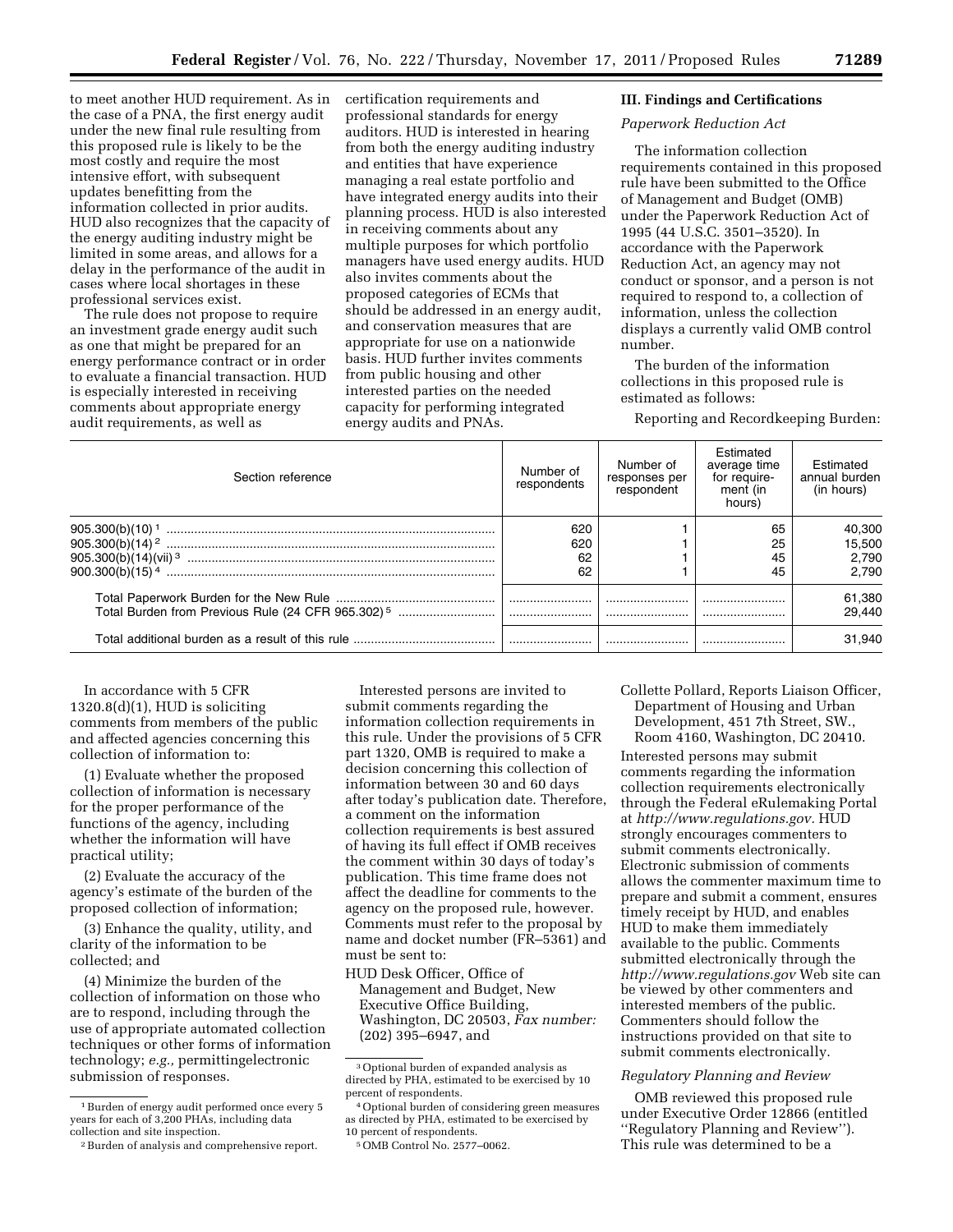''significant regulatory action,'' as defined in 3(f) of the order (although not an economically significant regulatory action, as provided under section 3(f)(1) of the order). The docket file is available for public inspection between the hours of 8 a.m. and 5 p.m. weekdays in the Regulations Division, Office of General Counsel, Department of Housing and Urban Development, 451 7th Street SW., Room 10276, Washington, DC 20410– 0500. Due to security measures at the HUD Headquarters building, an advance appointment to review the docket file must be scheduled by calling the Regulations Division at (202) 708–3055 (this is not a toll-free number). Hearingor speech-impaired individuals may access this number through TTY by calling the toll-free Federal Information Relay Service at (800) 877–8339.

This proposed rule would revise HUD's energy audit requirements applicable to HUD's public housing program for the purpose of clarifying such requirements and defining energyefficient measures and audit procedures. It is estimated that the cost burden to PHAs could be up to \$40 million every 5 years or \$8 million annually. Notwithstanding the relatively modest cost to perform energy audits, there is a potential for PHAs to realize substantial savings. Each year, about \$1.2 billion is budgeted for utilities for housing authorities. Assuming that this rule is effective and energy audits are successfully translated into energy savings, where, for example, only 10 percent efficiency and cost were achieved, it would translate into about \$120 million in budget savings annually that could be affected to other uses. When tenant-paid utilities are included, the annual savings may be up to \$173 million under the same conditions. Notwithstanding the potential benefit, this proposed rule is not economically significant as defined by Executive Order 12866 and OMB Circular A–4.

The potential costs of the rule are as follows. The new Energy Audit Rule does not change the current requirement that all PHAs perform an energy audit at least once every 5 years. However, there will be an economic impact to the extent that the new standards for performance exceed the standard of performance for the state in which each PHA is located.

The cost to perform the enhanced energy audit can be approximated using existing examples and HUD's own experience. HUD's Office of Affordable Housing Preservation (OAHP) manages the Green Retrofit Program (GRP), which involves OAHP direct engagement of providers to perform Physical Needs Assessment and Energy Audits for

affordable housing projects. The GRP energy audit includes all of the components generally understood to be found in a baseline energy audit. HUD is using the GRP format as a source for the development of energy audit standards to be used in public housing, and the energy audit standards in the new rule will be comparable in complexity/comprehensiveness. OAHP has shared a summary of its costs to perform PNAs during Fiscal Year 2009/ 10 using its format for a set of 66 projects nationwide. These projects averaged 96 units per project. The average cost for the energy audit portion of the GRP for these projects was reported as \$3,314 per project or \$32.86 per unit.

In the absence of detailed cost figures for the energy audits currently being performed by PHAs, the most conservative approach to estimating the burden is to use the GRP figure of \$32.86 per unit. Even without a mitigating adjustment for the current economic investment that PHAs are making to this activity, the economic burden to PHAs would be \$39,864,536  $($32.86 \times 1,213,163)$  every 5 years, or \$7,972,907 annually. A mitigating adjustment of 50 percent to account for the existing burden is not an unreasonable assumption. Such an adjustment would reduce the 5-year and annual additional burden to \$19,932,268 and \$3,986,453, respectively.

There are also benefits to the rule. Nationwide, PHA-paid utility costs total around \$1.3 billion annually, or about 25 percent of the costs to operate public housing. It is estimated that an additional \$430 million in utility costs are paid by residents, but indirectly are paid by PHAs in the form of utility allowances that reduce resident rents. Assuming that this rule is effective and, for example, only 10 percent efficiency were achieved, that would translate into about \$173 million in budget savings annually that could be realized and affected to other uses.

#### *Unfunded Mandates Reform Act*

Title II of the Unfunded Mandates Reform Act of 1995 (2 U.S.C. 1531– 1538) (UMRA) establishes requirements for federal agencies to assess the effects of their regulatory actions on state, local, and tribal governments and the private sector. This rule does not impose any federal mandate on any state, local, or tribal government or the private sector within the meaning of UMRA.

#### *Environmental Impact*

This proposed rule that does not direct, provide for assistance or loan and mortgage insurance for, or otherwise govern, or regulate, real property acquisition, disposition, leasing, rehabilitation, alteration, demolition, or new construction, or establish, revise or provide for standards for construction or construction materials, manufactured housing, or occupancy. Accordingly, under 24 CFR 50.19(c)(1), this proposed rule is categorically excluded from environmental review under the National Environmental Policy Act of 1969 (42 U.S.C. 4321).

# *Regulatory Flexibility Act*

The Regulatory Flexibility Act (RFA) (5 U.S.C. 601 *et seq.*) generally requires an agency to conduct a regulatory flexibility analysis of any rule subject to notice and comment rulemaking requirements, unless the agency certifies that the rule will not have a significant economic impact on a substantial number of small entities. All PHAs have been required to complete energy audits, which essentially review building systems for the purpose of assessing whether the project would benefit from energy conservation measures. This rule also clarifies the scope of the energy audit that would be made pursuant to the existing energy audit requirements, rather than creating a new requirement for PHAs. To the extent that the standards for the energy audit pursuant to this rule are more burdensome than the current state standards required for energy audits, there may be some incremental cost to some PHAs to perform audits to this standard. However, this cost would be miniscule fraction of each PHA's capital grant, and so would not be a significant economic impact. For example, making the most conservative assumption—that each small PHA would be required to hire an independent auditor rather than using existing staff time—the incremental cost would be \$32.86 per unit per 5 years, or \$6.57 per unit per year. The capital fund grant averages \$1595 per unit, per year, so that the cost as a percentage of capital grant is only 0.4 percent. In actuality, the costs may be lower, because at least some small PHAs will have the staff resources to perform the audit in-house.

Notwithstanding the determination that this rule would not have a significant impact on PHAs, HUD specifically invites any comments regarding any less burdensome alternatives to this rule that will meet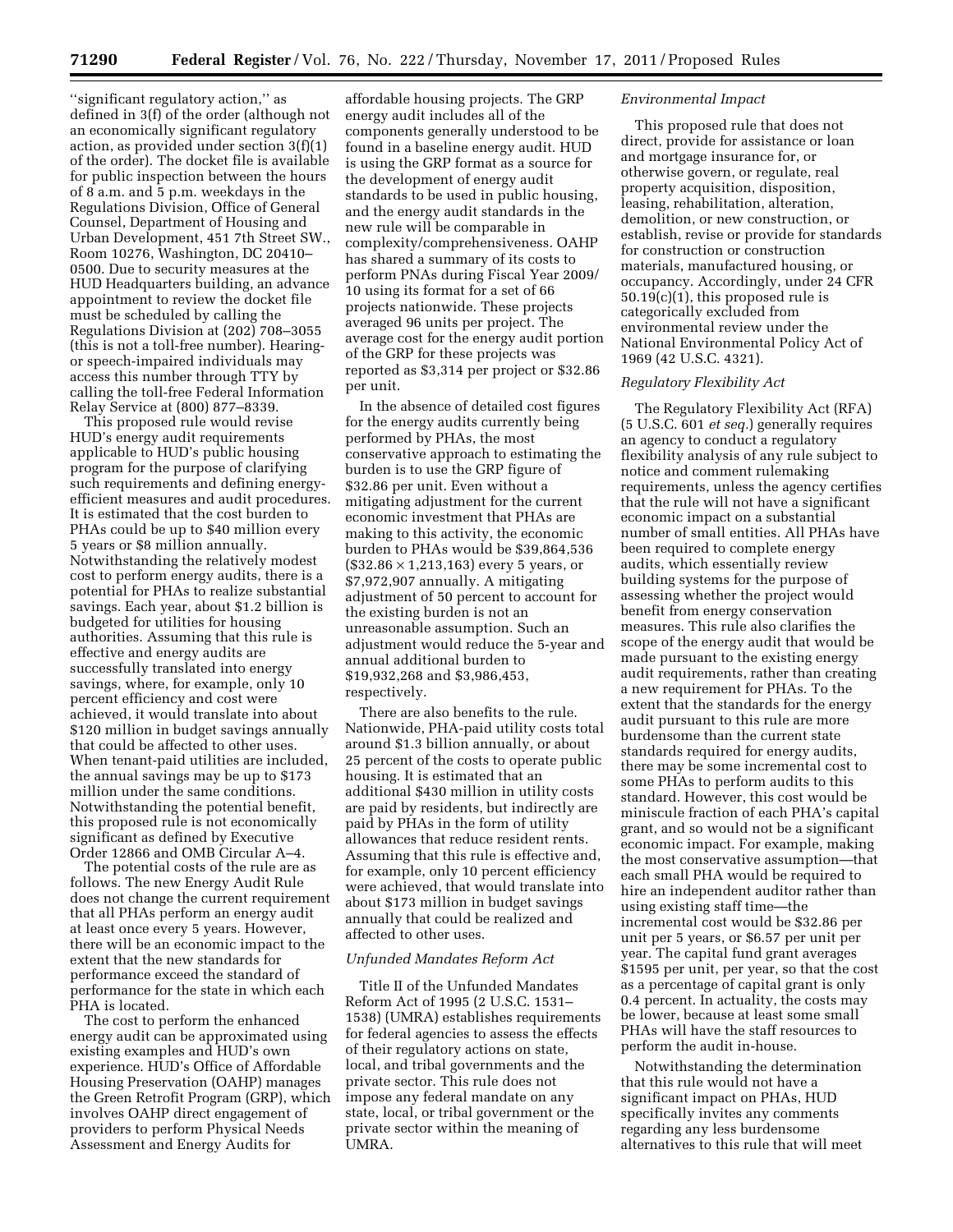HUD's objectives as described in this preamble.

#### *Executive Order 13132, Federalism*

Executive Order 13132 (entitled ''Federalism'') prohibits, to the extent practicable and permitted by law, an agency from promulgating a regulation that has federalism implications and either imposes substantial direct compliance costs on state and local governments and is not required by statute or preempts state law, unless the relevant requirements of section 6 of the Executive Order are met. This rule does not have federalism implications and does not impose substantial direct compliance costs on state and local governments or preempt state law within the meaning of the Executive Order.

#### *Catalog of Federal Domestic Assistance Number*

The Catalog of Federal Domestic Assistance number for 24 CFR part 905 is 14.872.

## **List of Subjects in 24 CFR 905**

Grant programs—housing and community development, Public housing, Reporting and recordkeeping requirements.

Accordingly, for the reasons stated in the preamble, HUD proposes to amend 24 CFR part 905, as proposed to be revised at 76 FR 6661, February 7, 2011, as follows:

## **PART 905—THE PUBLIC HOUSING CAPITAL FUND PROGRAM**

1. The authority statement for part 905 continues to read as follows:

**Authority:** 42 U.S.C. 1437g, 42 U.S.C. 1437z–2, and 3535(d).

# **Subpart C—General Program Requirements**

2. Amend § 905.300 by adding paragraphs (b)(10) through (b)(15) to read as follows:

## **§ 905.300 Capital Fund submission requirements.**

- \* \* \* \* \*
- (b) \* \* \*

(10) *Energy audits.* All PHAs shall complete an energy audit for each PHAowned project under management, not less than once every 5 years, unless otherwise specified in this part.

(i) Energy audits consist of reviews of building systems to evaluate and identify projected costs, savings, and payback periods related to implementing any of a variety of potential energy conservation measures. Energy audits required by this part may, but are not required to, also identify green measures, or measures that do not result in energy savings, but which instead result in environmental benefits, such as improving indoor air quality.

(ii) The purpose of this subpart is to provide minimum standards with respect to the performance of energy audits. PHAs are not required to implement any specific energy conservation measure identified in an energy audit, except to the extent required by other statutes, rules, or regulations. An energy audit, however, must provide PHA staff with accurate information about the condition of the PHA's properties with respect to energy conservation measures and to the payback associated with energy conservation measures. The audit may also provide information about the environmental or potential health benefits of green measures.

(iii) PHAs shall integrate utility management with capital planning, to maximize energy conservation and efficiency measures in a comprehensive approach to building design, development, and maintenance. Energy audits shall be conducted in conjunction with HUD's required PNA. Any planned, ongoing, or completed energy, utility, and green improvements must be captured in the PNA in a form and manner prescribed by HUD.

(iv) PHAs shall not be required to complete an energy audit for any project that is less than 5 years old at the time the PHA is required to complete the energy audit. PHAs shall not be required to complete an energy audit for any project for which a removal from the public housing inventory has been approved by HUD, such as a demolition, disposition, conversion to homeownership, or other conversion action.

(v) The first two energy audits completed under this section shall be completed in accordance with a time frame delineated by HUD.

(vi) When a PHA is required to submit an energy audit pursuant to this part for the first time, a PHA has the option of submitting an existing audit completed within the last 2 years if:

(A) The audit meets the data requirements under this section; and

(B) The audit was completed by an auditor that meets the requirements of this section.

(vii) When a PHA is required to complete and submit an energy audit for the first time, a PHA may request an additional 2 years to submit the audit if it cannot find a qualified auditor. To obtain HUD's approval, a PHA must provide documentation to its field office that demonstrates it issued a well-

structured Request for Proposal (RFP) in accordance with 24 CFR 85.36, and received no bids from qualified respondents.

(11) *Energy and water conservation measures (ECMs).* ECMs are devices, systems, or processes that may reduce utility and energy consumption. For the purposes of this subpart, ECMs include ''Core ECMs'' and ''Advanced ECMs.''

(12) Core ECMs are defined as broadly available energy conservation measures that have proven track records of reducing energy and water consumption in a cost-effective manner. Core ECMs include, but are not limited to, the following ECM categories:

(i) Building envelope (ECMs such as, but not limited to, wall or attic insulation, roofs, storm doors, weatherization, radiant barriers, and windows);

(ii) Heating, cooling, and other mechanical equipment systems and controls (ECMs such as, but not limited to, energy efficient furnaces, air handlers, fans, condensers, boilers, hot water heaters, programmable thermostats, equipment refurbishment and commissioning, duct sealing, duct insulation, pipe insulation, water heating controls, and ventilation);

(iii) Water conservation (ECMs such as, but not limited to, low flow toilets, faucets, showerheads, and alternate irrigation);

(iv) Power, lighting systems, and controls (ECMs such as, but not limited to, compact fluorescent lighting, LED fixtures and exit signage, photocell controls, and motion controls);

(v) Appliances (ECMs such as, but not limited, to Energy Star-rated refrigerators, clothes washers, and dishwashers).

(13) Advanced ECMs are defined as alternative measures comprising advanced or experimental technology which, compared to Core ECMs, can be more challenging to evaluate and implement. These are not alternatives that auditors would normally consider unless directed to do so, or unless there were local precedents that caused the measures to become commonly accepted local alternatives. Advanced ECMs include, but are not limited to:

(i) Fuel conversions;

(ii) Conservation technologies (*e.g.,*  green construction techniques, building energy management systems, and xeriscaping 6); and

<sup>6</sup> Xeriscaping is the conservation of landscape irrigation water through creative and efficient landscape design.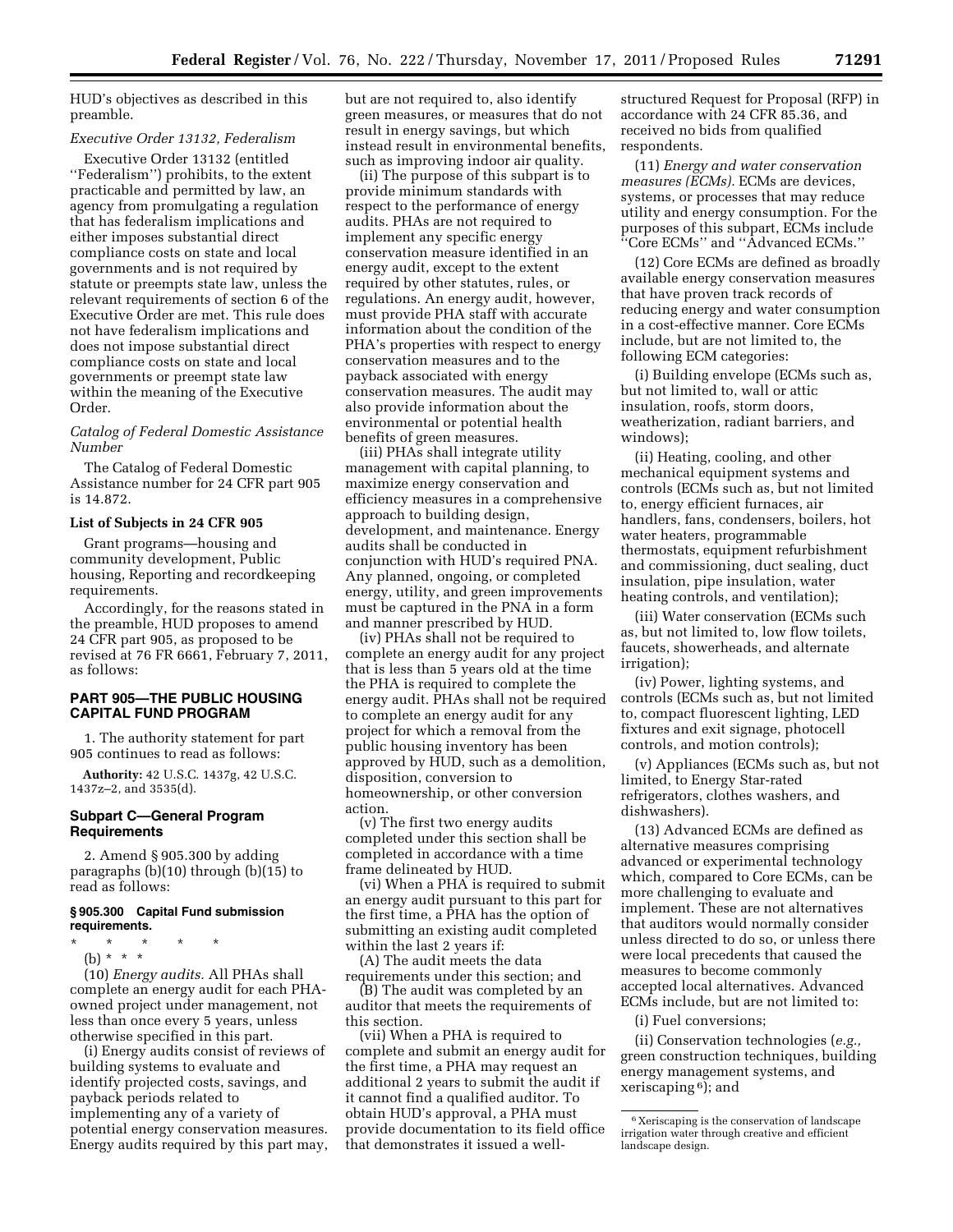(iii) Energy generating technologies and renewable energy systems (*e.g.,*  solar, geothermal, and cogeneration 7).

(14) *Energy audit technical requirements and reporting.* (i) An energy audit shall analyze utility consumption, review property and building data, and evaluate Core ECMs that could result in cost-effective energy and water conservation. At the option of the PHA, an energy audit may also evaluate Advanced ECMs and green measures.

(ii) Energy audits for public housing shall at a minimum consider the Core ECMs and provide a comprehensive assessment report that includes:

(A) A summary review of the findings of any previous energy audits;

(B) An assessment of the existing property physical components affecting energy consumption, including an evaluation of the performance and condition of components within the Core ECM categories.

(C) An assessment of building operations, maintenance, and resident education as it relates to energy conservation and green practices;

(D) Analysis of fuel, electricity, and water bills and usage for at least the PHA-held accounts for trend analysis and industry benchmarking, and for tenant-held accounts where usage information is in the possession of the PHA;

(E) Identification and evaluation of all energy conservation measures considered, which shall include at least those that have the potential for costeffective implementation;

(F) Categorization of recommended energy conservation measures into improvements with payback periods of 12 years or less, greater than 12 and less than or equal to 20 years, and more than 20 years;

(G) Projected cost of ECMs, and where a standard (less energy-efficient) building component is available, the projected cost of the standard component and the incremental cost of the ECM;

(H) Projected annual savings in water consumption;

(I) Projected annual energy consumption savings in the appropriate unit of measurement (*i.e.,* kilowatthours, British Thermal Unit (BTU),<sup>8</sup>

gallons, cubic feet etc.) for recommended ECMs;

(J) Projected annual savings in dollars for recommended ECMs;

(K) Expected useful life of all ECMs and green measures;

(L) Identification of life cycle costs or savings of ECMs and green measures, including disposal costs and maintenance costs; and

(M) Energy auditor recommendations for optimal sequencing of ECM implementation for maximum benefit.

(iii) The energy audit will identify related physical work items that must be implemented at the same time to assure that a specific ECM can provide the maximum savings calculated, as well as to maintain health and safety (*e.g.,* the installation of an energy-efficient boiler may require that new, wider distribution lines be installed or rerouted to maximize the potential savings that could be realized from the boiler; and a weatherization project may require adjustments to ventilation systems to maintain adequate fresh air exchange). These complementary activities should be viewed as part of an improvement package required to achieve the overall energy savings.

(iv) Data and findings from prior energy audits that are deemed reliable and remain valid may be carried over to subsequent audits.

(v) Where ECMs would replace existing components at the end of their useful life, the payback period shall be calculated by dividing the incremental cost of replacement with an ECM as compared with a standard component, by the projected annual savings of the ECM as compared with a standard component. Where ECMs would replace existing components before the end of their useful life (early replacement), the payback period calculation shall be modified to add the value of the remaining useful life of the component being replaced to the incremental cost of the ECM. This payback period calculation shall be modified in a manner acceptable to HUD. Where ECMs would improve a project by adding new systems or new functionality, such as in the case of energy-generating equipment, the payback period shall be calculated by dividing the total cost of the ECM by the projected annual savings.

(vi) The energy audit shall differentiate between activities that are routine operating and maintenance activities and ECMs that are capital expenditures and can be financed with capital funds. Cleaning or changing air filters on certain mechanical equipment is a routine operational maintenance function that may result in energy

conservation but is not an eligible capital expense.

(vii) For purposes of this part, the potential for cost-effective implementation of an energy conservation measure must be evaluated when the payback period is equal to or less than the estimated useful life of the component or 12 years, whichever is less. Complete lifecycle cost analysis to refine cost impacts of energy conservation measures is recommended for those measures initially determined to be cost-effective.

(viii) The energy auditor shall report on a project-level basis. The energy auditor shall submit a baseline report to the PHA and may submit an expanded report, as noted below. The report shall include the elements in § 905.300(b)(14)(i) for at least the ECMs identified in § 905.300(b)(14)(i)(D). The baseline report shall include a recommendation as to whether the PHA should complete more extensive engineering reviews to determine whether consideration of Advanced ECMs or others would be warranted. The energy auditor's recommendation shall be based upon the potential lifecycle cost savings of the ECMs, the complexity associated with implementing the ECMs, and the age and condition of the project as a whole. If the PHA directs the energy auditor to complete additional analysis on these ECMs, the energy audit shall be expanded to include that analysis.

(ix) There may be occasions outside of the 5-year cycle when an energy audit is appropriate and necessary to comply with state-specific energy policies, participate in local utility company incentive programs, pursue an energy performance contract, or evaluate the financial condition of a project. Nothing in this subpart is to be construed as prohibiting an energy audit at any time that the PHA determines it to be in the interest of the project.

(x) Capital or operating funds may be used for energy audits whenever they are performed.

(xi) Energy audits required in this section do not need to be investment grade energy audits,9 but must cover all projects, and be sufficient to determine projected savings and to prioritize potential work based on the goals and objectives identified by the PHA (*e.g.,*  quickest payback, largest payback, speed of implementation, *etc.*). Any energy audit may rely on data from a HUD-required prior energy audit (such as described in part § 905.300(b)(14)(i)

<sup>7</sup>Cogeneration is the use of the byproduct of energy generation, primarily thermal energy, for other purposes that would normally require additional energy.

<sup>8</sup>A BTU is defined as the amount of heat required to raise the temperature of 1 pound (0.454 kg) of liquid water by  $1 \,^{\circ}$ F (0.556  $^{\circ}$ C) at a constant pressure of one atmosphere.

<sup>9</sup> Investment Grade Energy Audits are prepared specifically to support a financial transaction such as an energy performance contract.